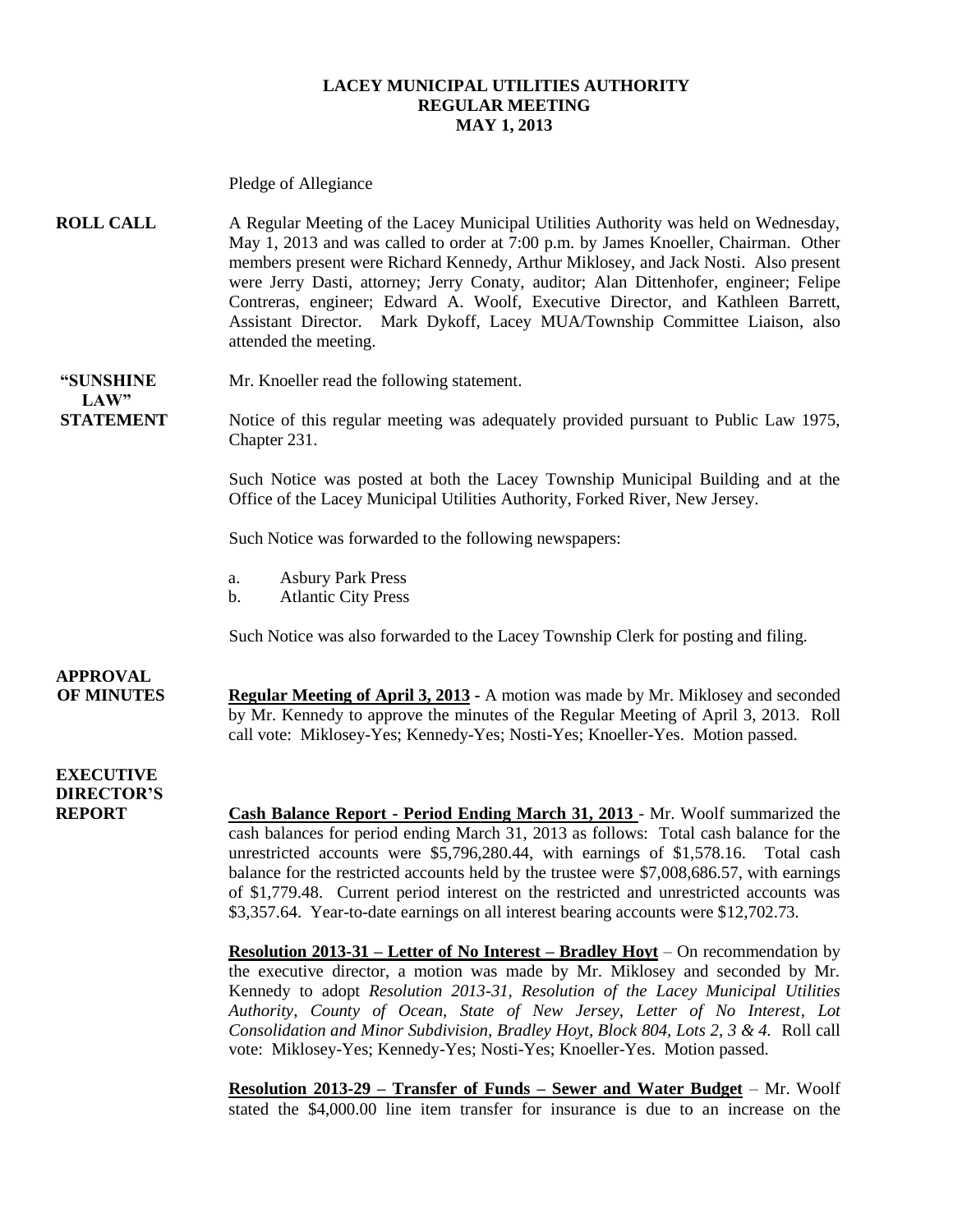insurance premium. He explained he went with a lower deductible this year, which was a difference between \$10,000 and \$1,000. Mr. Knoeller asked Mr. Woolf to obtain approval from the Finance Committee the next time the premium is due. Mr. Woolf stated another reason for the transfer is the Authority receives a credit each year that goes towards the insurance premium; however, this year the credit was put in the general fund.

Mr. Knoeller asked how many claims were put in over the last five years. Mr. Woolf stated he would have to research the figures. Mr. Dasti recommended reviewing the insurance premiums for next year at least 90 days before the premium is due.

On recommendation by the executive director, a motion was made by Mr. Kennedy and seconded by Mr. Miklosey to adopt *Resolution 2013-29, Resolution of the Lacey Municipal Utilities Authority, County of Ocean, State of New Jersey, Authorizing Transfer of Funds 2013 Sewer and Water Budget*. Roll call vote: Kennedy-Yes; Miklosey-Yes; Nosti-Yes; Knoeller-Yes. Motion passed.

**Resolution 2013-27 – Accept and Approve 2012 Audit** – On recommendation by the executive director, a motion was made by Mr. Miklosey and seconded by Mr. Kennedy to adopt *Resolution 2013-27, Resolution of the Lacey Municipal Utilities Authority, County of Ocean, State of New Jersey, Accepting and Approving the Audit Ending Fiscal Year December 31, 2012.* Roll call vote: Miklosey-Yes; Kennedy-Yes; Nosti-Yes; Knoeller-Yes. Motion passed.

**2013 Bond Refunding** – Mr. Woolf stated the finance committee discussed if it would be feasible to refund the 2002 sewer bond and the 2003 A & B water bond. It was determined there would be a significant savings by refunding the bonds. However, in order to refund the bonds the Authority must appoint a financial advisor to assist the Authority with this process. Mr. Woolf stated Acacia Financial submitted a proposal to be appointed as financial advisor in the amount of \$15,500.00. Mr. Miklosey recommended obtaining at least two other proposals. Mr. Dasti stated Mr. Holman would be able to provide the Authority with names of additional financial advisors for review. Mr. Dasti pointed out fees are only paid to the financial advisor if and when there is a bond refunding.

Mr. Woolf stated the Authority had received proposals for Bond Counsel in January. At that time, the Authority did not move forward in appointing a Bond Counsel and now one is required. Mr. Woolf presented proposals from Gluck Walrath and DeCotiis Fitzpatrick. Mr. Knoeller noted Gluck Walrath's fixed fee is \$22,500, with expenses ranging from \$750 to \$1,500. DeCotiis Fitzpatrick's fixed fee is \$24,500, with estimated expenses of \$2,000. Mr. Knoeller recommended appointing Gluck Walrath as Bond Counsel. A motion was made by Mr. Miklosey and seconded by Mr. Kennedy to appoint Gluck Walrath as Authority Bond Counsel. Roll call vote: Miklosey-Yes; Kennedy-Yes; Nosti-Yes; Knoeller-Yes. Motion passed.

Woolf asked if it is necessary to appoint an Underwriter at this point. Mr. Dasti recommended waiting until a financial advisor is appointed.

Mr. Miklosey stated Acacia Financial still has not sent a report on the Authority's investments. Mr. Conaty stated he would contact them.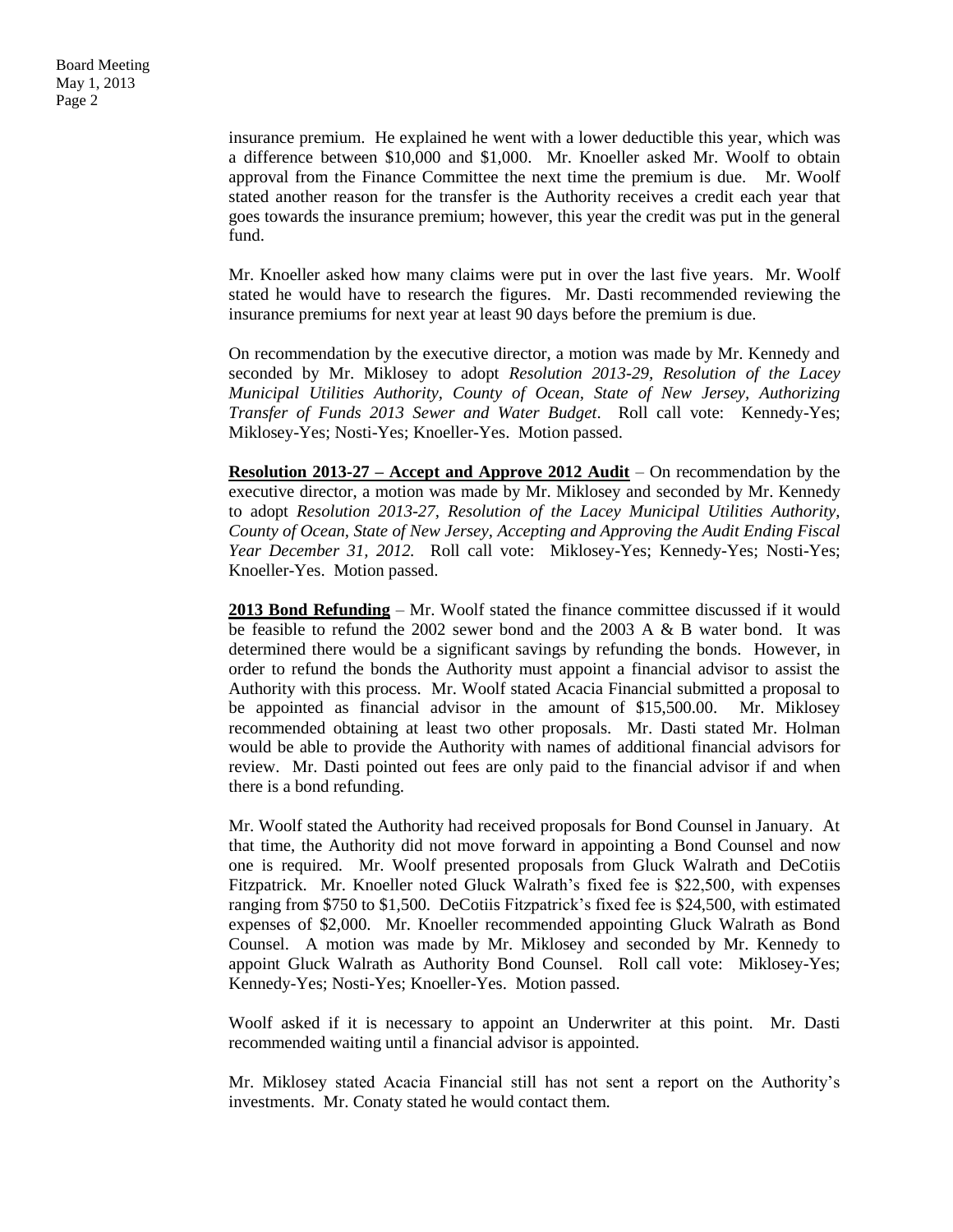Mr. Knoeller asked Mr. Miklosey to make a recommendation for financial advisor at the June  $5<sup>th</sup>$  meeting.

**Brookdale Treatment Plant** – Mr. Woolf stated the Brookdale Treatment Plant has not been in service since 2005. Additionally, the Authority is not permitted to operate it any longer. Mr. Woolf asked the Board to authorize the engineer to prepare specifications to decommission the Plant. Mr. Knoeller asked what the plans for the property are. Mr. Knoeller asked Mr. Woolf to research if Pheasant Run Association would be willing to purchase it. A motion was made by Mr. Miklosey and seconded by Mr. Nosti to authorize the engineer to prepare specifications to decommission Brookdale Wells 1 & 2. Roll call vote: Miklosey-Yes; Nosti-Yes; Kennedy-Yes; Knoeller-Yes. Motion passed.

# **BUSINESS**

**REPORT April Meter Reads** – Ms. Barrett reported 3,895 meters were read in April for Cycles 2 and 9. One hundred four work orders were cut to obtain manual reads not obtained during regular meter read routes.

> **May Billing** – Ms. Barrett reported utility bills would be mailed on May  $3<sup>rd</sup>$  in the amount of \$710,520.95. Penalties were assessed on 3,479 past due accounts (all cycles) in the amount of \$16,445.41 for a total billing in May of \$726,966.36.

> **Customer Service –** Ms. Barrett reported thirty-three new customer welcome letters were mailed in March, and four responses were received in April. Forty-four final reads with equipment inspections were performed in April with no violations.

> **Superstorm Sandy** - Ms. Barrett reported as of April 30<sup>th</sup> there were ninety two water turn offs due to the storm at no charge to the customer Field crew performed ninety-nine storm related repairs. LMUA charges were discontinued to 40 damaged homes in Cycle 3 and 41 damaged homes in Cycle 2, of these four have reconnected. One submerged meter was replaced in Cycle 3 and five meters in Cycle 2, at no charge to customer. She stated the list of meters potentially affected by the storm is still being generated. The LMUA can expect to replace all submerged meters in the next 18 to 24 months.

### **ENGINEER'S**

**REPORT Resolution 2013-28 – Water Performance Bond Release – Closeout Escrow Account Health Equities, LLC** – On recommendation by the Authority's engineer, a motion was made by Mr. Miklosey and seconded by Mr. Nosti to adopt *Resolution 2013-28, Resolution of the Lacey Municipal Utilities Authority, County of Ocean, State of New Jersey, Water Performance Guarantee Release, Closeout Developer Escrow Account, Health Equities, L.L.C., Block 225, Lot 13.* Roll call vote: Miklosey-Yes; Nosti-Yes; Kennedy-Yes; Knoeller-Yes. Motion passed.

> **Resolution 2013-30 – Performance Bond Release and Final Payment – Accept Maintenance Bond – S-2 and FRB-2 Pump Station Hydraulic Comminutors - Derstine Company, LLC** – On recommendation by the Authority's engineer, a motion was made by Mr. Miklosey and seconded by Mr. Nosti to adopt *Resolution 2013-30, Resolution of the Lacey Municipal Utilities Authority, County of Ocean, State of New Jersey, Release of Performance Bond and Final Payment, Acceptance of Maintenance*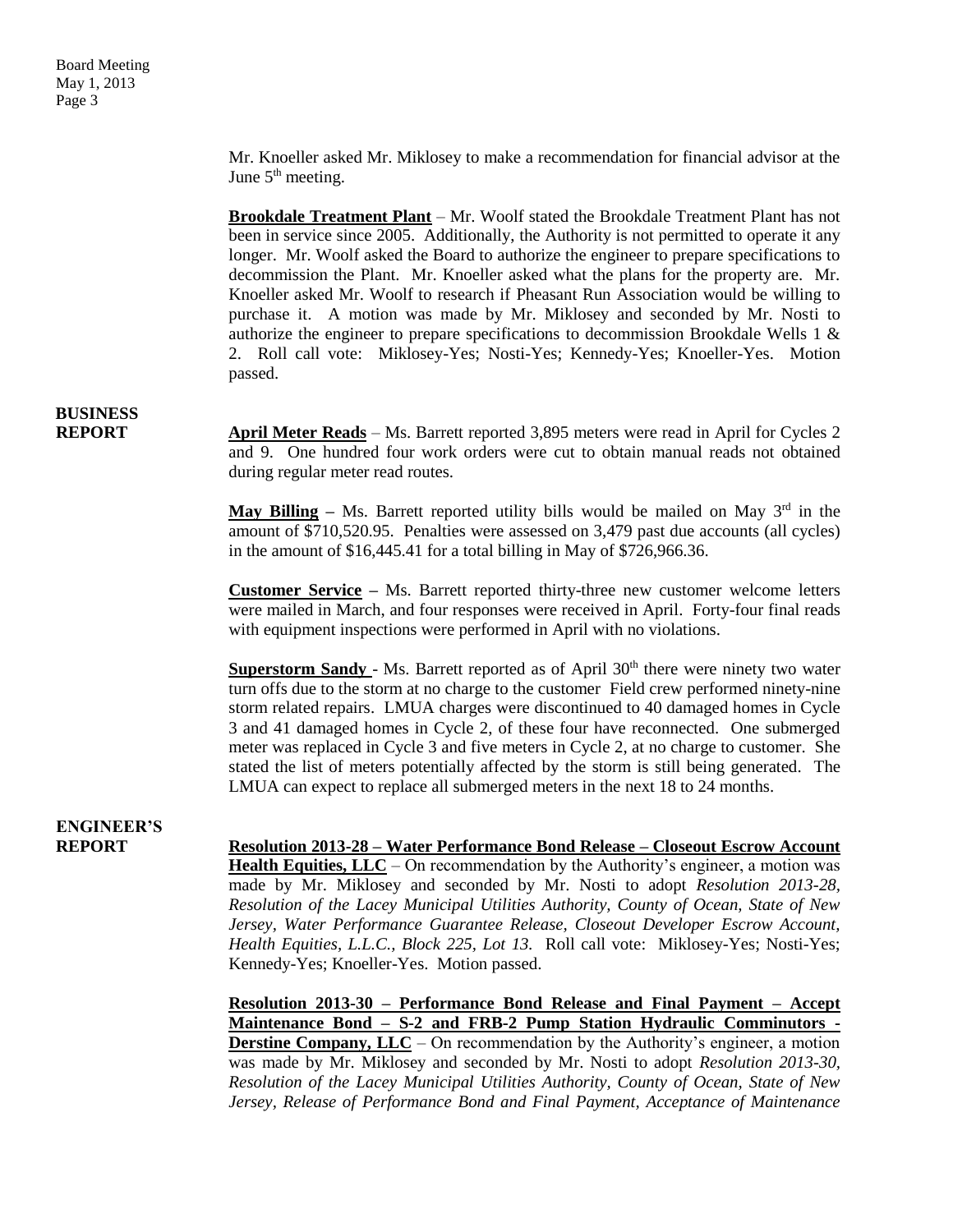*Bond, S-2 and FRB-2 Pump Station Hydraulic Comminutors, Derstine Company, LLC.*  Final payment amount is \$2,020.00. Roll call vote: Miklosey-Yes; Nosti-Yes; Kennedy-Yes; Knoeller-Yes. Motion passed.

**Water Treatment Plant No. 1 Upgrades** – Mr. Dittenhofer stated this project is ongoing. The backwash tank foundation is complete, and the tank is to be erected this week. He stated now would be a good time if anyone is interested to see the construction in progress. He anticipates a completion schedule of June 30<sup>th</sup>.

Mr. Woolf asked if there is going to be a hold up from NJDEP before a line can be installed once the project is complete. Mr. Dittenhofer stated typically, when the plant is completed, NJDEP would perform a water sample test. They are allowed six weeks to produce the results. This would be the only delay, however, his office can do that ahead of time. Mr. Woolf stated he would like the testing done soon, since it would be beneficial to have the wells in service for the summer.

**Cleaning and Televising Contract No. 7** – Mr. Dittenhofer stated this project is complete. Closeout documents for this project are being prepared.

 **Installation of Hydraulic Grinder at Parkers Point and L-4 Pump Station** – Mr. Dittenhofer stated this project is under design and is expected to be bid May  $4<sup>th</sup>$ .

**Cleaning & Televising** - Mr. Miklosey asked about the cleaning & televising contract. Mr. Woolf stated \$200,000.00 is budgeted for this project, however, the Board has not authorized the engineer to go out to bid for this project. On recommendation by the executive director, a motion was made by Mr. Miklosey and seconded by Mr. Kennedy authorizing the engineer to do the design work and prepare bid specifications for cleaning & televising of the Forked River Beach area. Roll call vote: Miklosey-Yes; Kennedy-Yes; Nosti-Yes; Knoeller-Yes. Motion passed. Mr. Dasti recommended the cleaning and televising be made part of the FEMA reimbursement request.

# **ATTORNEY'S**

**REPORT Crown Castle Lease Extension** – Mr. Dasti stated his office forwarded another letter to the Township's Attorney seeking to ascertain whether the Township Committee has agreed to execute the Easement Agreement in favor of Crown Castle.

> **Union Negotiations** – Mr. Dasti stated correspondence was received from the Teamsters Union Representative requesting the Authority begin negotiations with the Union. He suggests scheduling some meetings with the negotiation team and thereafter schedule a meeting with the Union Representative.

> **Insurance Reimbursement** – Mr. Dasti stated he met with an individual named Larry Bathgate, who is with a national law firm called Merlin Law Group who represents policy holders against insurance companies as a result of catastrophes. They have indicated the Authority could be reimbursed for lost revenues on sewer and water due to the storm. They are looking to have discussions in entering into an agreement, which would include payment on a contingency basis. For instance, no payments would be due from the Authority unless payments were received as a result of the efforts of the law firm. Mr. Knoeller asked that a meeting be scheduled with this firm to discuss this issue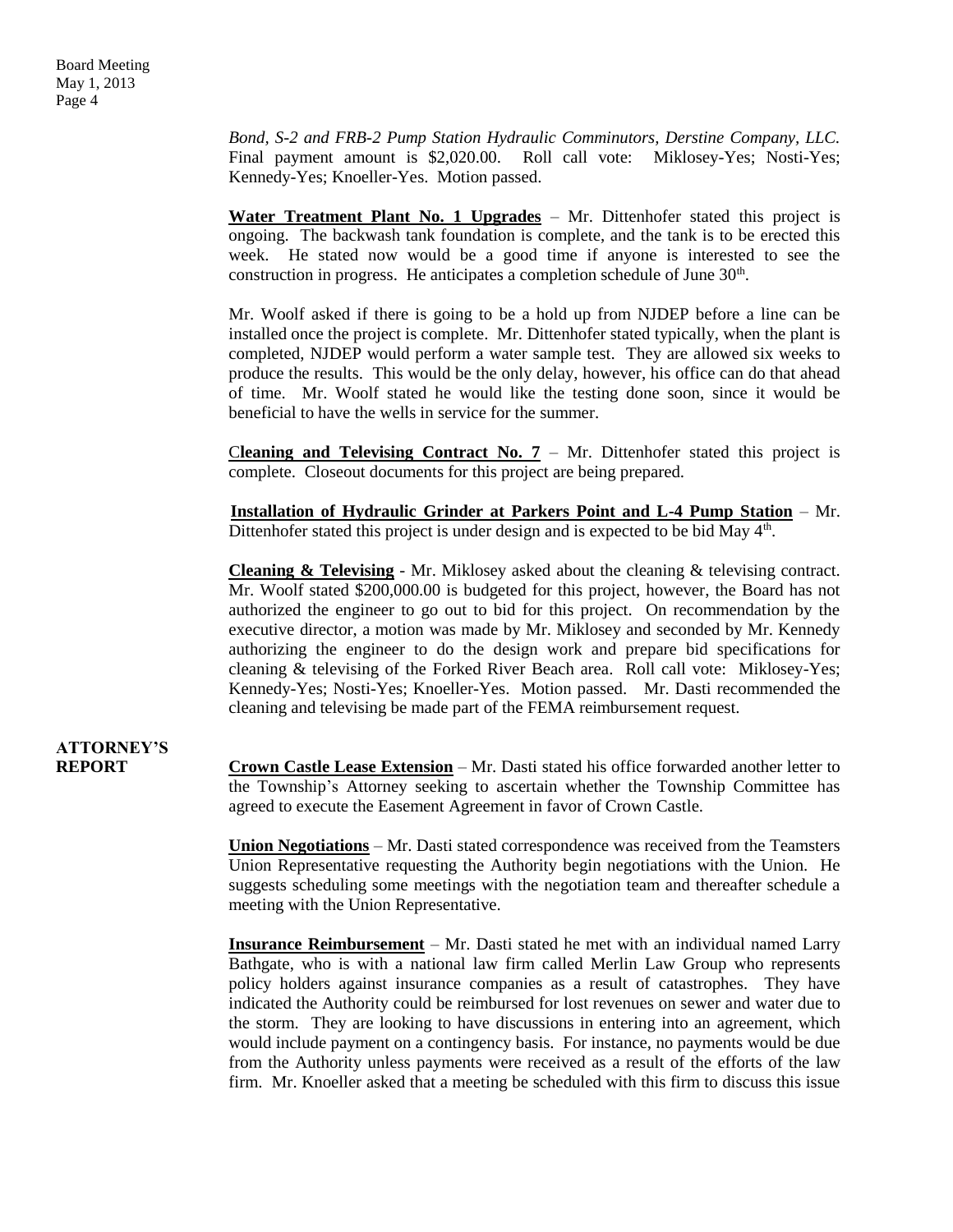Board Meeting May 1, 2013 Page 5

> further. Mr. Dasti stated he will inform Mr. Woolf of the dates they will be in the area. Mr. Dykoff asked for a list of the dates. Mr. Woolf stated he will forward him an email.

### **AUDITOR'S**

**REPORT Accountant's Status Report – Month Ended March 31, 2013** – Mr. Conaty reported sewer and water user charges, expenses and revenues resulted in a favorable variance for the month. Connection fees resulted in a favorable variance, due to connection fees for Toll Brothers. Mr. Miklosey asked if the figures include what the Authority gives back to Toll Brothers. Mr. Conaty stated yes - it is included in the net amount.

> Mr. Conaty stated he would provide the names of two financial advisors for the Authority's review. Mr. Dasti asked Mr. Conaty forward those names to him and he will send them a letter to present proposals to the Authority.

> **OCUA** – Mr. Knoeller asked about the status of the OCUA arbitration. Mr. Dasti stated he has not heard from the arbitrator, but he will call him.

### **CORRESPONDENCE**

**Joseph Conticchio, Cambridge Road** – Requesting relief of utility bill, due to unexplained high water usage. Since the last water meter reading shows that the usage has returned to normal, the Board could not justify an adjustment to the account.

**John Davin, Hemlock Drive** – Requesting payment plan. After consideration of this request, a motion was made by Mr. Kennedy and seconded by Mr. Miklosey to grant a payment plan. Roll call vote: Kennedy-Yes; Miklosey-Yes; Nosti-Yes; Knoeller-Yes. Motion passed.

**Reinheimer & Reinheimer on behalf of Mr. & Mrs. Dupnak, Sunrise Blvd**. – Mr. Dasti explained the customer is requesting the arrears be placed in Debtor's chapter 13 plan to be paid back by the Trustee over the remaining 33 months of the plan. He stated they would keep the new payment current. After consideration of this request, a motion was made by Mr. Kennedy and seconded by Mr. Miklosey to file a claim to place the past-due post-petition water and sewer charges to be paid back by the Trustee over the remaining 33 months of the plan. Roll call vote: Kennedy-Yes; Miklosey-Yes; Nosti-Yes; Knoeller-Yes. Motion passed.

| OLD<br><b>BUSINESS</b>                    | There was no old business to discuss. |
|-------------------------------------------|---------------------------------------|
| <b>NEW</b><br><b>BUSINESS</b>             | There was no new business to discuss. |
| <b>PUBLIC BUSINESS/</b><br><b>COMMENT</b> | There was no public business/comment. |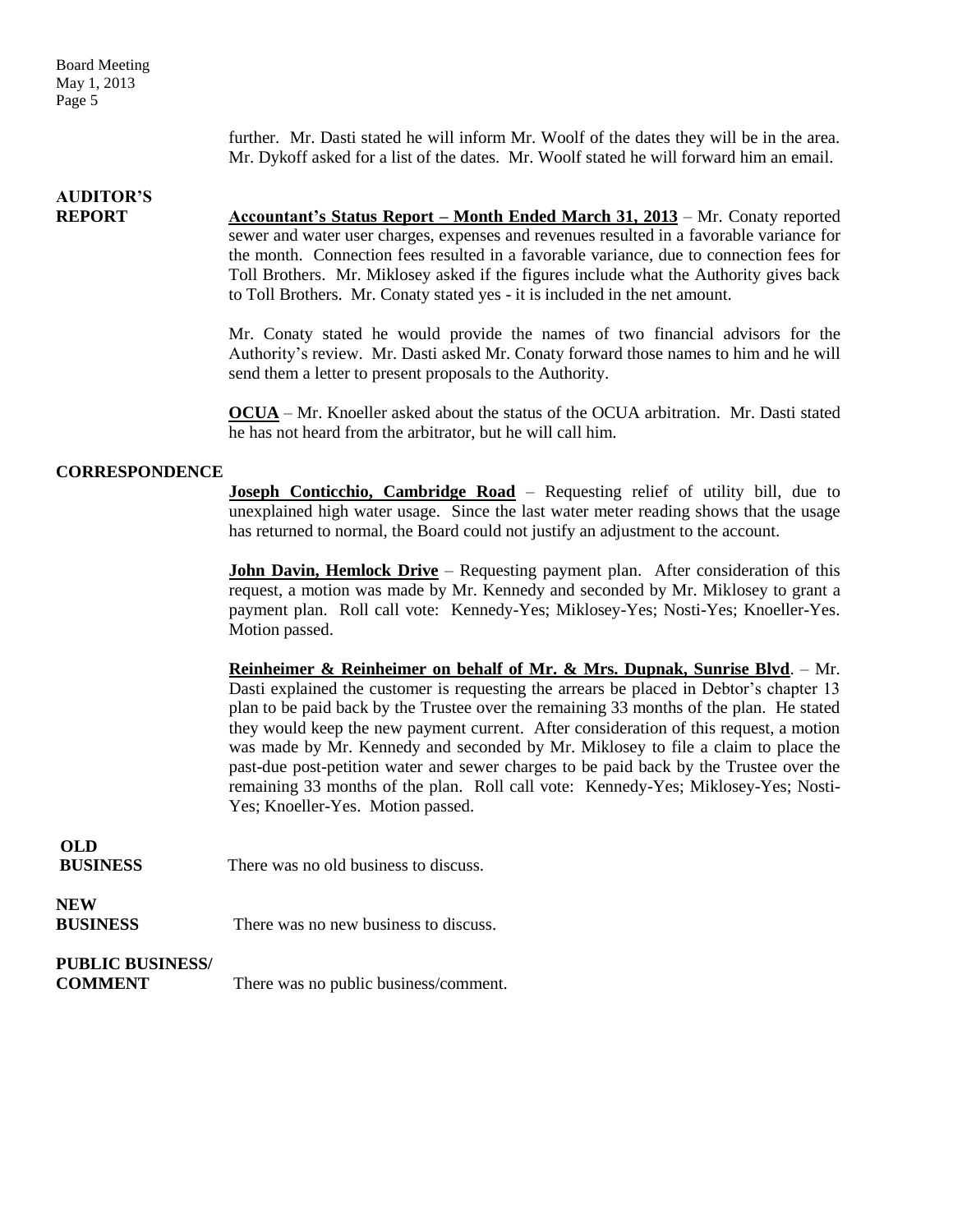### **PAYMENT OF VOUCHERS** WHEREAS, the members of the Lacey Municipal Utilities Authority carefully examined all vouchers presented for payment of claims;

**NOW, THEREFORE, BE IT RESOLVED** by the Lacey Municipal Utilities Authority that:

1. Said vouchers in the sum of \$728,045.85 be same are hereby approved to be paid.

2. Said vouchers are listed on the attached computer check register.

A motion was made by Mr. Nosti and seconded by Mr. Miklosey to adopt the above resolution. Roll call vote: Nosti-Yes; Miklosey-Yes; Kennedy-Yes; Knoeller-Yes. Motion passed.

**ADJOURNMENT** There being no further business to discuss, the meeting was adjourned at 7:30 p.m.

Respectfully submitted,

Michele Kennedy Secretary